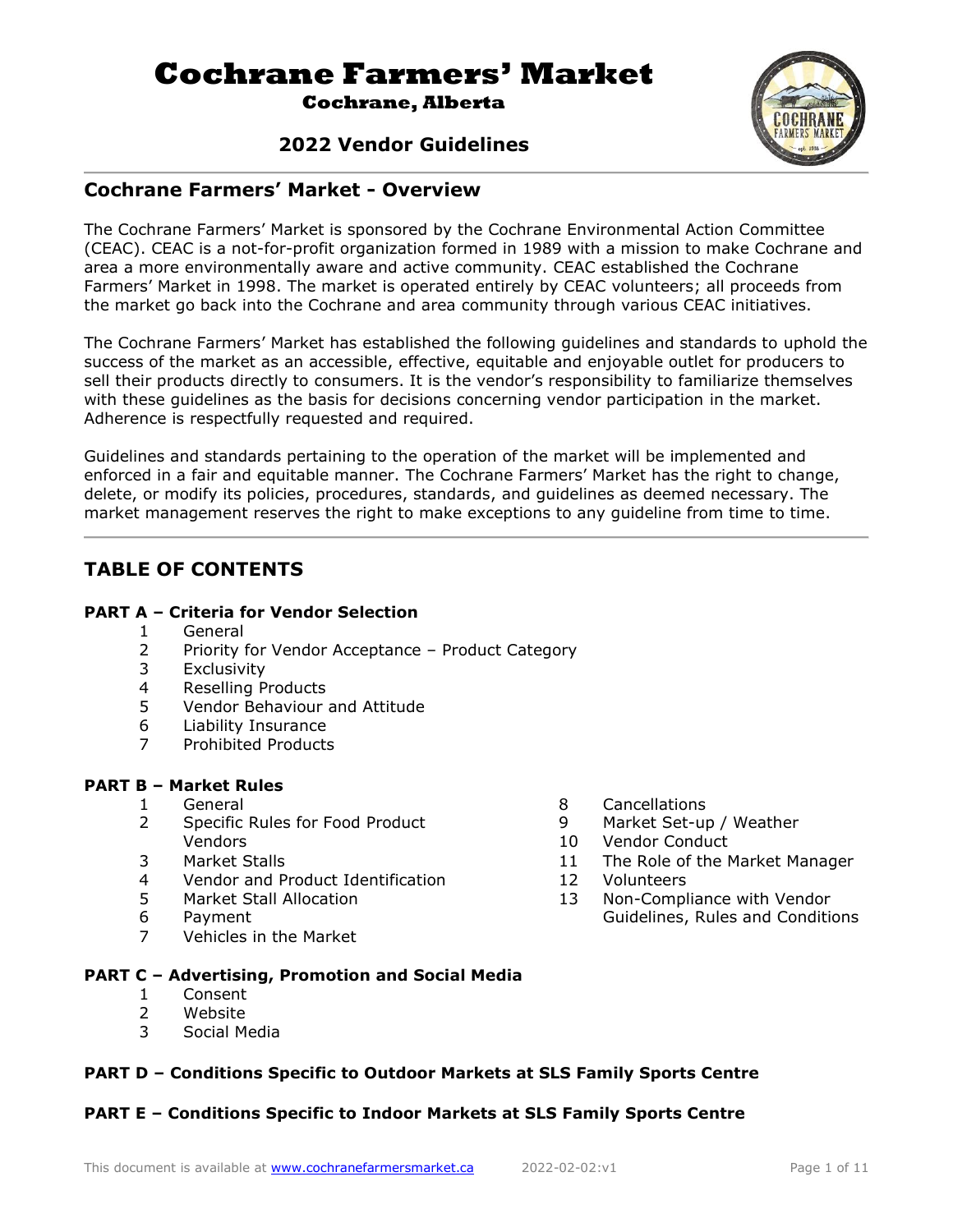#### **PART A - Criteria for Vendor Selection**

#### **1 General**

- .1 The Cochrane Farmers' Market is proud to be an Alberta Approved Farmers' Market. To maintain this designation the market must adhere to guidelines established by Alberta Agriculture and Forestry. Alberta Approved Markets must maintain an annual average vendor split of 80/20 where 80% of the vendors are Albertans selling Alberta products which they, an immediate family member, a staff member, or a member of a producer-owned cooperative or their staff have made, baked or grown.
- .2 Vendor acceptance at the Cochrane Farmers' Market is dependent on several factors:
	- .1 The type of product being offered, product quality, uniqueness, as well as its point of origin (also applies to raw ingredients in value-added products).
	- .2 The product's ability to fit with the market's objective to provide a diverse product mix across all categories.
	- .3 Length of participation in the Cochrane Farmers' Market may be a consideration, however; returning vendors are not guaranteed a stall in subsequent years.
	- .4 Vendor conduct, behavior and attitude, attendance record, product quality and presentation, and customer service will be heavily weighted in vendor evaluation.
	- .5 Availability of space in the market.
- .3 Not all applicants are granted space in the Cochrane Farmers' Market; it is the right of the Cochrane Farmers' Market as the organizer and the Cochrane Environmental Action Committee (CEAC), as the market sponsor, to set policy and vendor selection criteria.
- .4 The Cochrane Farmers' Market retains the right to use its discretion in interpreting eligibility criteria and approving any vendor application.

#### **2 Priority for Vendor Selection – Product Category**

.1 Priority will be given to vendors in the following order:

- .1 Vendors of agricultural products where they are the grower/producer. Top priority is given to local/regional farmers and producers who bring product that is 100% grown and harvested on farmland in Alberta that they own and/or operate. Farmers who use environmentally responsible and sustainable growing, breeding, raising, and harvesting methods may also be given priority.
- .2 Vendors that make, bake, or grow the product(s) they are selling. Priority may be given to local/regional vendors (based on proximity to Cochrane).
- .3 Vendors that sell value added products that they make by their own hand. Priority will be given to value-added products that source ingredients or components locally (Alberta) and directly from producers.
- .4 Vendors of out-of-province agricultural products. Priority is given to vendors that are the grower/producer and where similar products are not available locally.
- .5 Vendors of out-of-province artisan or "fair trade" items. Priority given to vendors that make the products or can demonstrate their personal involvement in the production of the products offered for sale. Items imported strictly for resale without having a verifiable connection to the person(s) making the product will not be considered under this category.
- .6 Vendors selling commercial, franchise, multi-level, or "resale" items. Lowest priority is given to vendors that do not grow, raise, process, gather or make the product themselves. This type of vendor is generally NOT approved and may only be approved for attendance under special circumstances as determined by the market manager. Products must meet strict criteria and be determined to enhance the overall market mix. Products approved are strictly at Market management's discretion.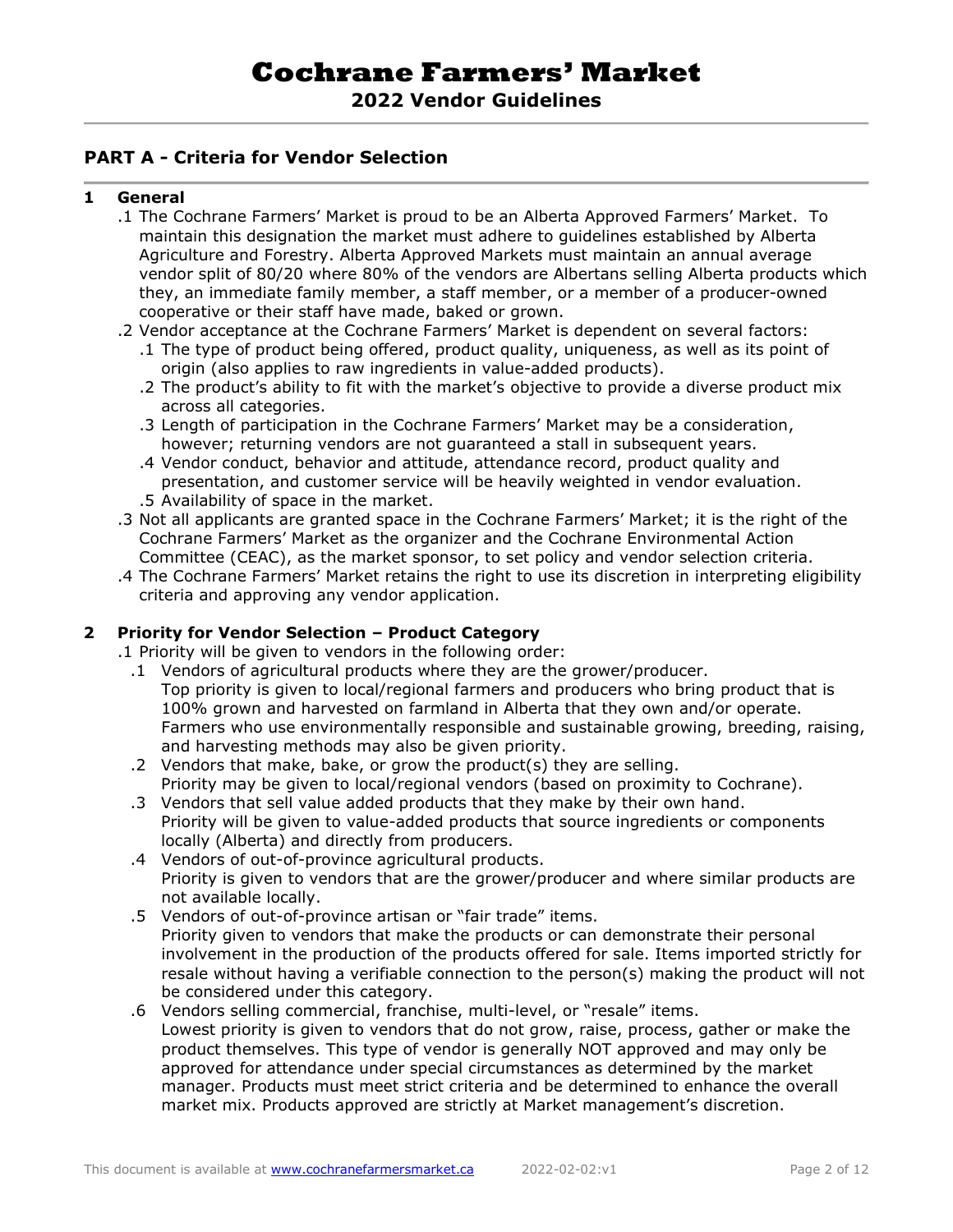# **Cochrane Farmers' Market 2022 Vendor Guidelines**

- .2 All vendor applications will be reviewed by the Market Manager and/or the Market Committee to ensure that the product meets Alberta Approved eligibility criteria and the priorities established by the Cochrane Farmers' Market.
- .3 Where the Cochrane Farmers' Market employs criteria which are more restrictive than the Alberta Approved Farmers' Market guidelines, the Cochrane Farmers' Market criteria will be followed.

#### **3 Exclusivity**

- .1 The Cochrane Farmers' Market does not offer exclusive rights to any one vendor to sell any specific product type. Markets generally benefit by offering their customers a choice, multiple vendors may be approved in any product category.
- .2 In conjunction with non-exclusivity, the Cochrane Farmers' Market makes every effort to maintain a market mix that deters oversaturation of vendors in any product category.
- .3 Vendors applying for popular product categories may be denied entry despite their product meeting market criteria.

#### **4 Reselling Products**

.1 Buying products from another farmer, producer, wholesaler, retailer, or other operation with the sole intent of selling those products is not permitted unless those products are specifically identified on the application form and approved by the Market Manager – prior to bringing them to the market. Products must complement and enhance the vendor's overall product list.

#### **5 Vendor Behaviour and Attitude**

- .1 As part of the vendor selection and evaluation process, the Market Manager reserves the right to check references from other markets or vendors. Reports that consistently indicate that vendors are uncooperative, fail to follow market guidelines, are problematic, and/or adversarial will generally prevent the vendor from being considered for approval.
- .2 Vendors that have exhibited a history of negative behaviour or attitude when interacting with other vendors or the market management will be denied approval to return to the market. The market retains the right to use its discretion in selecting vendors that contribute to creating a positive environment for all market participants.

#### **6 Liability Insurance**

- .1 Vendors are encouraged to carry liability insurance for their own protection. Attach proof of liability insurance to your application. Upon approval as a vendor, have the Cochrane Farmers' Market added as an additional insured.
- .2 The Alberta Farmers' Market Association has a vendor group policy in place for its members. For membership information contact AFMA at: [info@albertamarkets.com](mailto:info@albertamarkets.com) or visit [www.albertamarkets.com](http://www.albertamarkets.com/)

#### **7 Prohibited Products**

- .1 Under Alberta Agriculture and Forestry guidelines the following prohibited vendor products are not allowed at any time:
	- .1 Used, antique or flea market items.
	- .2 Live animals, whether for sale or customer interaction. Hatching eggs.
	- .3 Uninspected meat or meat products for human and/or animal consumption.
	- .4 Raw milk or raw milk products for human and/or animal consumption with the exception of cheese made from unpasteurized milk that meets federal standards.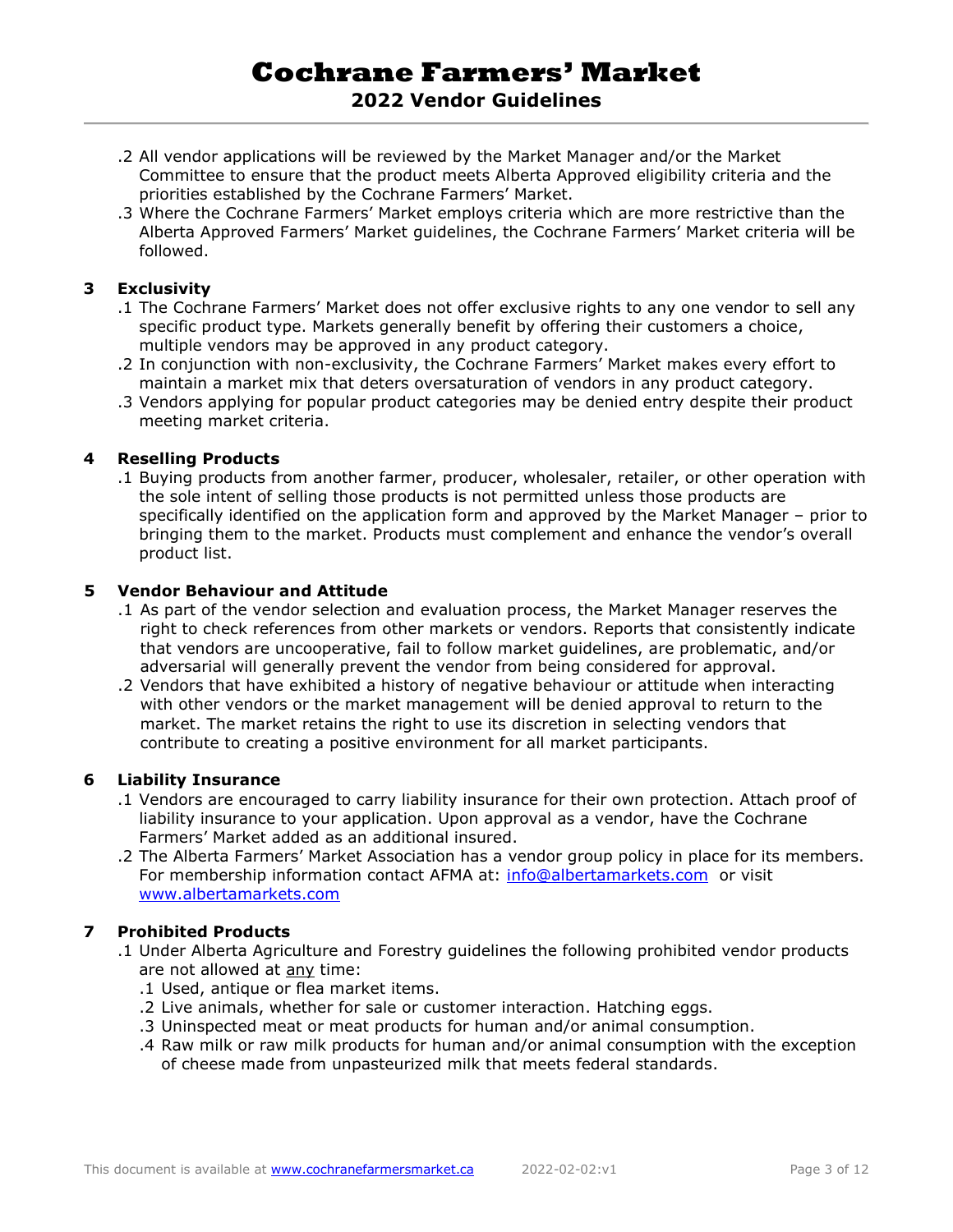### **PART B - Market Rules**

#### **1 General**

.1 Vendors and their employees are responsible for informing themselves about, and complying with federal, provincial, and local health regulations and licensing requirements governing the production, display, distribution, sampling and sale of their products.

#### **2 Specific Rules for Food Product Vendors**

- .1 The sale of food products is controlled by Alberta Health Services (AHS). Food vendors are responsible to contact the designated Public Health Inspector prior to coming to the market to ensure compliance with AHS standards, applicable regulations, and safe food practices. The Market Manager will provide contact information upon request.
- .2 The Public Health Inspector will make visits to the market throughout the season, food products and vendor stalls will be subject to inspection and testing. The Market Manager will also be conducting random inspections and will report unsatisfactory findings to AHS.
- .3 Cochrane Farmers' Market does not refund vendor fees if the Public Health Inspector does not allow you to sell a product.
- .4 In accordance with AHS regulations food products must be labelled with the list of ingredients, clearly identifying common food allergens, and vendor contact information. Previously frozen products must be labelled with the original date of freezing. Items prepared in home kitchens must be identified in accordance with regulations.
- .5 Permits and Licenses: Vendors shall provide copies of any permits and licenses applicable to the sale of their products.
- .6 Food safety is of the highest priority. All vendors / individuals selling or handling food are required to have food safety certification prior to attending the market. The Alberta Food Safety Basics for Farmers' Market online course is available for vendors selling at Alberta Approved Farmers' Market if they have not completed a food sanitation program and who are not required to complete food safety training under Section 31 of the Food Regulation.
- .7 The Cochrane Farmers' Market site does not have access to potable water; hand wash stations are required for all stalls sampling food products unless otherwise approved by the Public Health Inspector.

#### **3 Market Stalls**

- .1 Vendors are responsible for providing their own display materials (chair, tables, table covering, awning, etc.). Safety is a priority - booth set-up, including signs, must not be a hazard to the public or other vendors. All displays must stay fixed in windy weather.
- .2 At every market, regardless of the weather, all canopies and other booth covers must have sufficient weight on all legs to keep the canopy in place during windy conditions. Cochrane can be very windy – minimum forty (40) pounds per canopy leg is recommended. Sidewalls/tarps are recommended for wet weather.
- .3 Vendors without sufficient weights or tie-downs will be asked to take down their canopy.
- .4 Canopies must comply with the Cochrane Fire Services regulations. All canopies must be CAN/ULC-S109 or NFPA 710 Flame resistant certified.
- .5 Potable water is not available on site, vendors must bring their own supply.
- .6 Electrical Equipment:
	- .1 On-site electrical hook-ups are not available.
	- .2 Electrical equipment and locations must be approved by market manager. This includes outdoor extension cords and generators.
	- .3 Generators should be in good working order, well maintained and not so loud as to disrupt the operations of adjacent vendors.
	- .4 A fire extinguisher must be present when a generator is being used.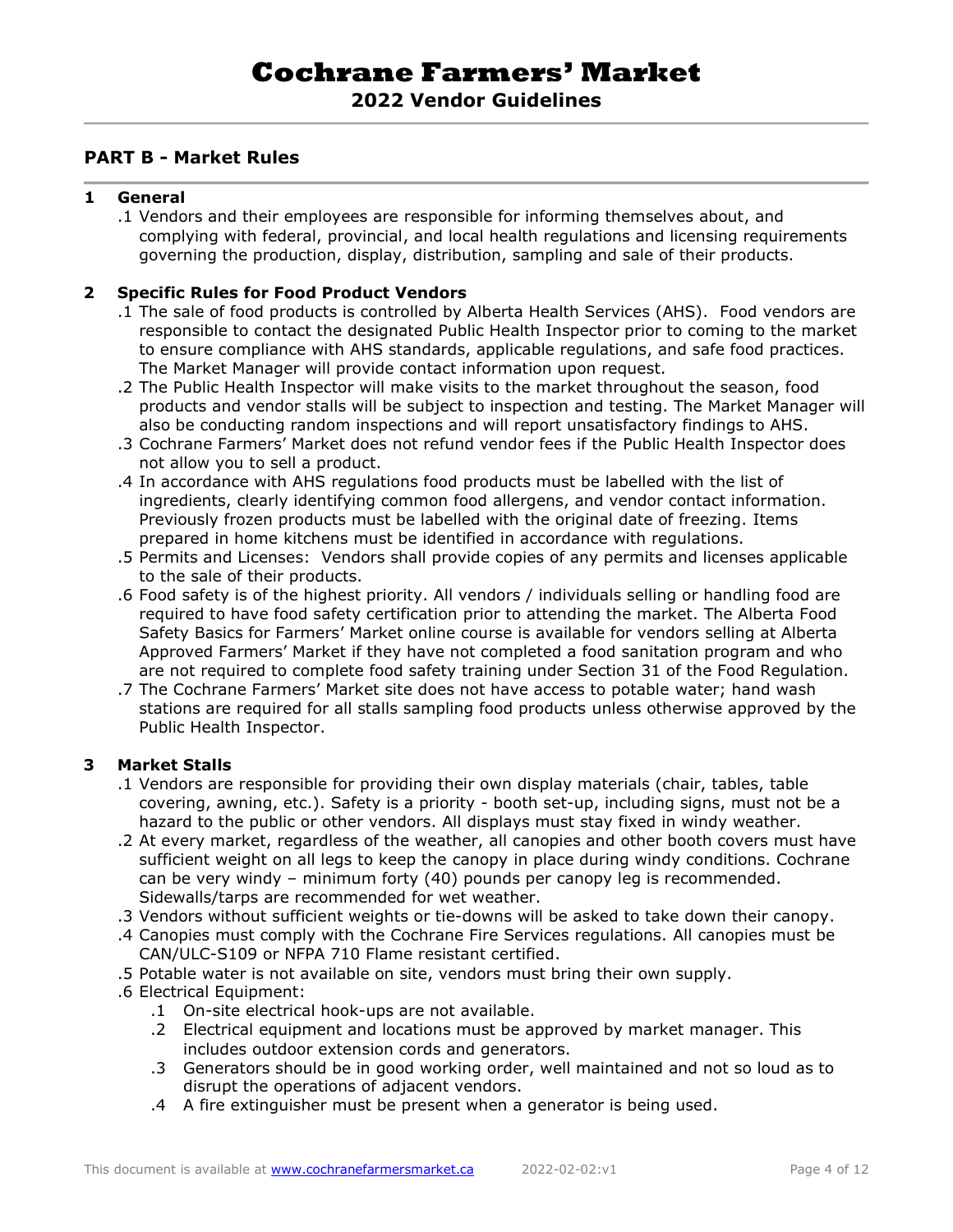# **Cochrane Farmers' Market 2022 Vendor Guidelines**

- .5 Generators should be placed away from path of shoppers and structures.
- .6 Gasoline canisters must not be stored next to a generator; the area around the generator must be clear of flammable materials and structures.
- .7 Use baffles to direct exhaust fumes away from adjacent vending stalls and shoppers.
- .7 Vendors are responsible for keeping their space clean and attractive during market hours and cleaning their space after market closing. Public garbage receptacles at the market are not for vendors; take all garbage off-site for disposal.
- .8 Playing of music at vendor stalls is not allowed without prior permission.
- .9 Vendors may not bring pets to the market.

#### **4 Vendor and Product Identification**

- .1 Vendors must prominently display a sign clearly identifying the vendor by name and indicate the location of the farm or business.
- .2 Food and/or agricultural vendors MUST display their Food Safe and/or Food Safety Basics for Farmers' Market certificates during the market.
- .3 All descriptions of products must be accurate and truthful. All out-of-province fruits and vegetables must be identified with their place of origin.

#### **5 Market Stall Allocation**

- .1 Full-Time Vendors are assigned stalls for the duration of the season. Part-Time vendors are assigned their stall when they arrive at the market. The CFM reserves the right to re-assign and relocate stalls if it is determined to be in the best interest of the market.
- .2 Vendors are assigned a stall by the Market organizers, taking into consideration, where possible, vendors' preferences and appropriate vendor grouping. Please note that final location is at the discretion of the market organizers.
- .3 Vendors may not share stall spaces with other Vendors/entities selling products except under circumstances approved by the Market Manager prior to the date scheduled.
- .4 All vendors are expected to arrive for setup in the times provided and no less than 30 minutes prior to market opening. Stall must be set-up and ready for customers by market opening time.
- .5 Contact the Market Manager in the case of an unexpected delay on market day.
- .6 Vendors not in their stall 30 minutes prior to opening, without notice, may have their space reassigned to another vendor for that market. Repeated late arrival may be cause for dismissal from the market without a refund.
- .7 Vendors shall not dismantle or vacate their space until market closing time. Doing so may be cause for dismissal from future markets without a refund.

#### **6 Payment**

- .1 Full-Time fees are due in advance of market start date. Exceptions are to be arranged in advance of the specified payment deadline.
- .2 Advance payment may include post-dated cheques. Cheques should be made payable to the "Cochrane Farmers' Market" and dated 2 weeks prior to the first date of market attendance.
- .3 Part-Time fees are due the day of attendance. Advance payment for multiple dates is encouraged; fees can be paid by cheque, cash, or e-transfer.
- .4 Vendors that do not provide proper notice to cancel a market date previously confirmed and scheduled will be expected to pay the full amount of fee.
- .5 Requests for additional dates will not be considered until outstanding fees have been paid.
- .6 Prepaid Part-Time fees are not transferable to other market dates unless approved by the Market Manager.
- .7 Vendors may not sublet their stall space to others.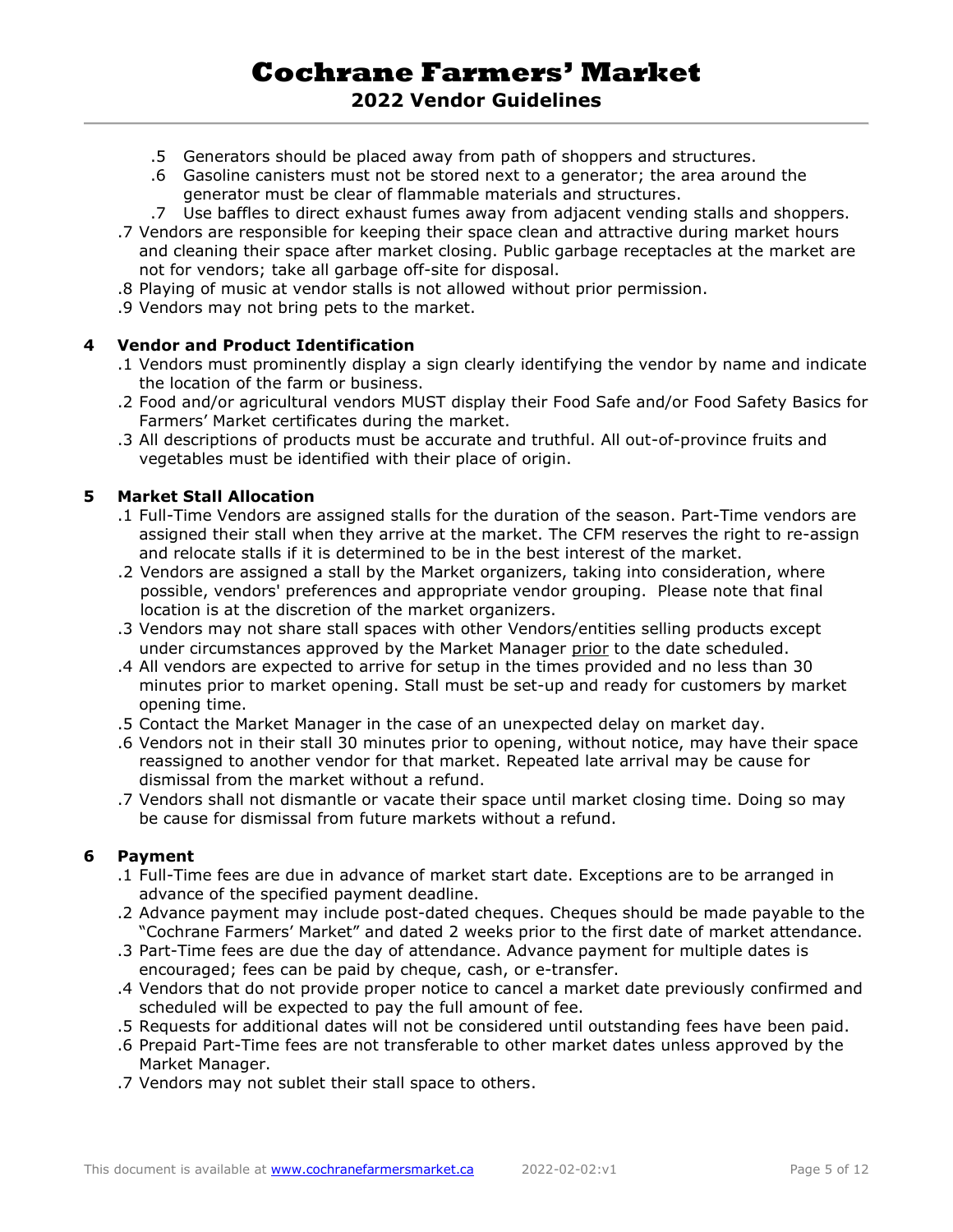#### **7 Vehicles in the Market**

- .1 Parking vehicles in the main market zone during market operation may be limited; size of vehicle will be a restrictive factor for some stalls.
- .2 Vendor vehicles parked in the market MUST NOT be moved during the operation of the market, vehicles must remain in place until market is closed for the safety of all vendors and customers.
- .3 Vehicles must be removed from the market zone 20 minutes prior to start of market if they are not to remain in the market during operation. Secondary or oversize vehicles will be parked as directed outside of the market zone.
- .4 Vehicles may only move within the market during operation if escorted by members of the market team. Do not attempt to drive through the market without an escort.

#### **8 Cancellations**

- .1 Vendors wishing to cancel a scheduled market date are responsible to notify the Market Manager via email as far in advance as possible providing the reason for cancellation. Manager will confirm the message has been received – do not assume your notice has been received if you do not receive a confirmation.
- .2 Cancellations made later than 72 hours in advance of a market may forfeit the opportunity to transfer to another date or receive a refund/credit.
- .3 "No Shows" are not tolerated. Vendors that do not show up for their scheduled market days without appropriate notice may be dismissed from the market without receiving a refund/credit for prepaid dates. Return to the market will not be approved without receipt of payment for missed dates.
- .4 A Vendor's record of attendance is an important component of vendor review; records with multiple late cancellations or "no shows" will influence approval for subsequent markets.

#### **9 Market Set-up / Weather**

- .1 The Cochrane Farmers' Market is open in all weather conditions rain, snow or shine however; the Cochrane Farmers' Market reserves the right to close the market (with or without prior notice) if it is determined that severe weather conditions could compromise the safety of vendors, market organizers, and customers.
- .2 Market organizers will monitor weather conditions when extreme or quickly changing weather conditions are in the forecast. Vendors should be prepared to modify their setup to allow for operations under all possible weather conditions.

#### **10 Vendor Conduct**

- .1 The market is a public forum and place of business; polite professional behaviour and honest business practices are expected. Vendors are the face of the market; strong customer service and product knowledge is an essential component of the farmers' market experience.
- .2 Complaints about other vendors, their products, your sales, pricing issues or the operation of the market are not appropriate for discussion in a public forum such as the market.
- .3 Vendors experiencing difficulty in dealing with customers, health officials, market volunteers, or another vendor should refer the matter promptly to the Market Manager for resolution.
- .4 Smoking at your stall is NOT acceptable at any time. Smoking is only allowed away from customers, other vendors, and the main market areas. Refer to site specific restrictions for SLS Family Sports Centre in Part D of this document.
- .5 Aggressive hawking of products is not permitted.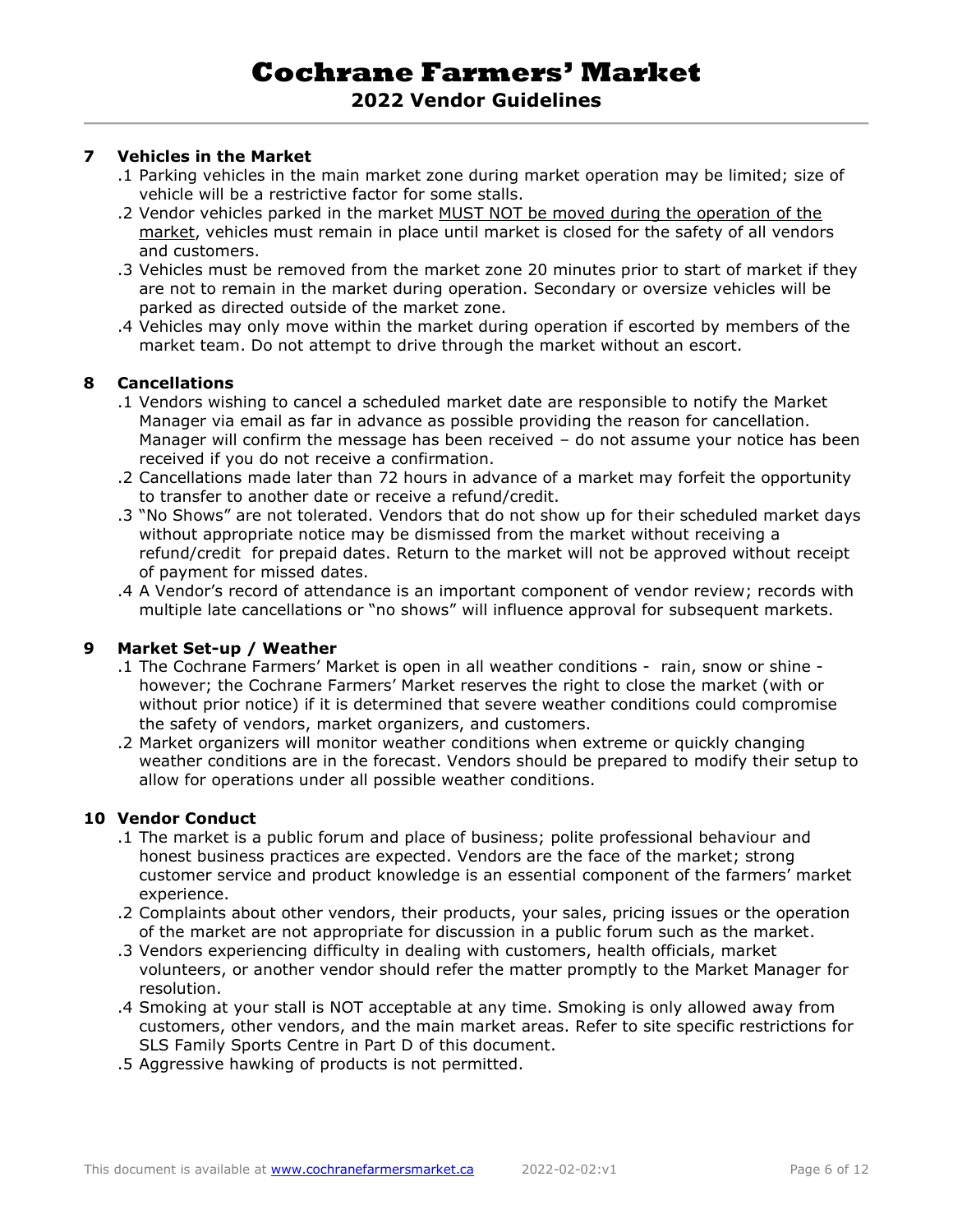# **Cochrane Farmers' Market 2022 Vendor Guidelines**

- .6 Vendors are discouraged from changing product prices during the market. While it may be desirable on occasion to offer reduced pricing to encourage the sale of perishable products at the end of the market it is recommended that vendors bring quantities of product that can reasonably be sold on a given market day at posted prices. Take responsibility for determining prices for your own products and do not influence other vendors.
- .7 Provide close supervision of children accompanying you to the market, ensuring they are always under adult supervision. Children must not disrupt or cause interference with other vendors or customers conducting business.
- .8 Harassment of any kind will not be tolerated. The Cochrane Farmers' Market is committed to providing a safe and positive working environment where all individuals are treated with respect and dignity. Every customer, employee, volunteer, and vendor have the right to work, shop and sell in an environment free of harassment. Interactions between co-workers, vendors, the market staff, the public and others are to be respectful, professional, and courteous.
- .9 Choose to be kind and considerate.

#### **11 The Role of the Market Manager**

- .1 Market operations and conduct in the marketplace is under the complete control of the Market Manager, or their designate, during market hours.
- .2 Disputes among Vendors or between customers and Vendors must be brought to the attention of the Market Manager. Rude, harassing, or inappropriate behavior is not tolerated under any circumstance. Significant incidents may require follow-up statements by the parties involved so that appropriate measures can be undertaken to prevent future incidents.
- .3 Vendors consistently displaying rude, confrontational, disruptive, or inappropriate behavior will be dismissed from the market.
- .4 The Market Manager has, above all else, the best interests of the market and the vendors in mind when making decisions. Vendors are strongly encouraged to bring their concerns directly to the Manager so that decisions can be made in a collaborative manner with the parties involved.

#### **12 Volunteers**

.1 The Cochrane Farmers' Market is run and operated by volunteers from the Cochrane Environmental Action Committee. Vendors are asked to consider this when working with the market team and are requested to work in a courteous, respectful, and cooperative manner with the market management team.

#### **13 Non-Compliance with Vendor Guidelines, Rules and Conditions**

- .1 The Cochrane Farmers' Market has established guidelines and standards to ensure that the market meets the objectives of the customers, vendors, and the market sponsor. All guidelines and standards pertaining to the operation of the Farmers' Markets will be implemented and enforced in a fair and equitable manner.
- .2 The Cochrane Farmers' Market reserves the right to suspend vendors' participation in markets after violations of guidelines and standards. Suspension is seen as a last resort but will be employed when no other option provides a satisfactory resolution.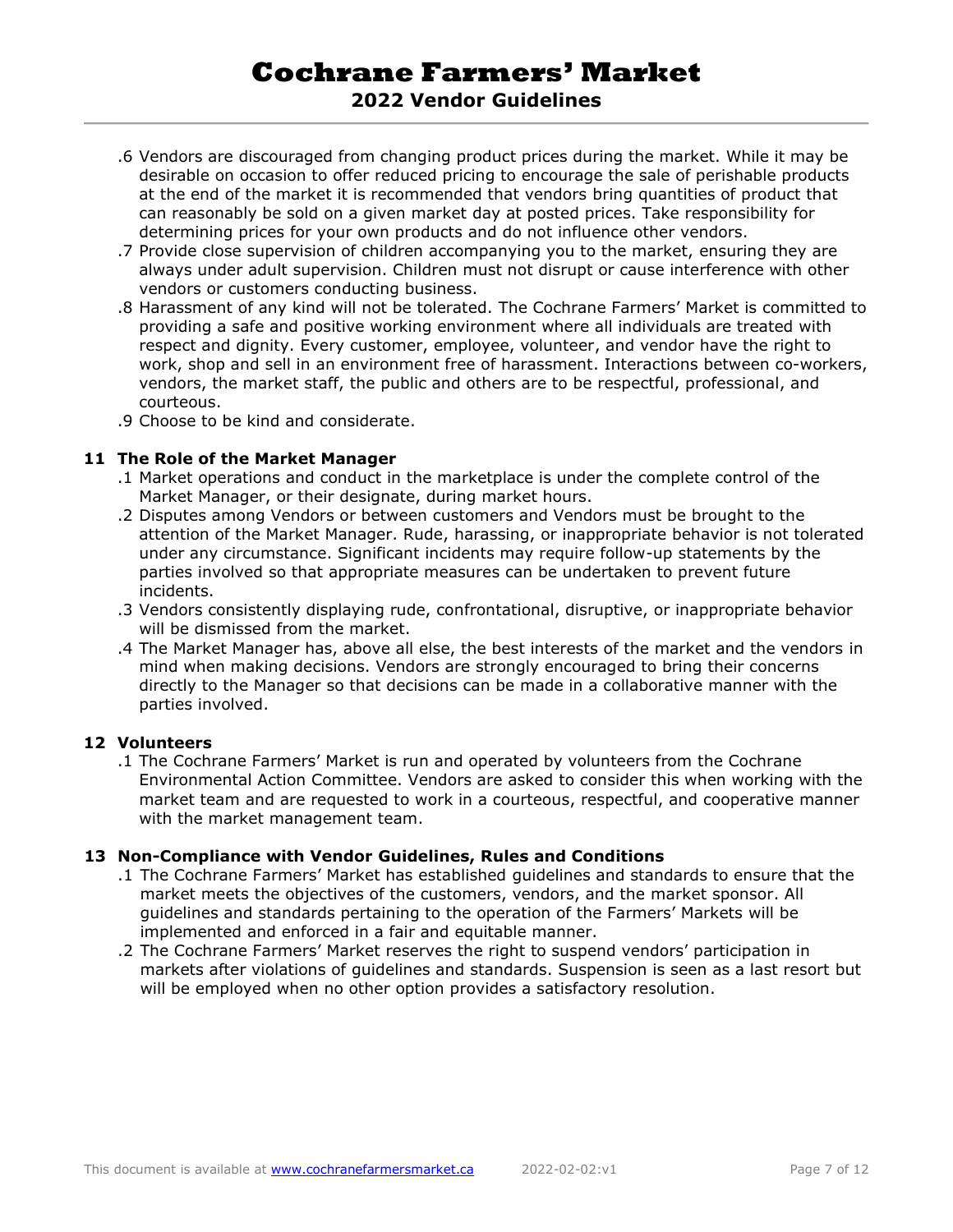- .3 Vendors who are deemed in violation of any federal, provincial, municipal, local health or Cochrane Farmers' Market rules and regulations will be subject to the following procedures:
	- .1 Whenever the Market Manager believes a vendor has violated the conditions of the contract to sell or any of the rules or regulations of the market, the Market Manager may issue a verbal or written warning requesting compliance with Market rules.
	- .2 The Market Manager shall record the issuance of each notice in a file which identifies the vendor, the offense, the date of occurrence and any related details.
	- .3 If a correctable problem is not remedied in a reasonable amount of time, or a second offense (new or repeated) occurs, the Market Manager shall issue a written violation notice to the vendor.
	- .4 Upon a third offense and notification, the Market Manager may suspend for a period of time deemed appropriate, the vending opportunity of any vendor who has continued to re-offend.
	- .5 The Market Manager and/or the Market Committee has the discretion to permanently revoke the vending opportunity of any vendor who has shown continual disregard to compliance with the market Guidelines and standards.
- .4 In the event of a vendor being involved in a singular but extreme violation of rules and regulations there will be zero tolerance. The Market Manager and/or the Market committee will have the discretion to permanently revoke the vending opportunity of the vendor.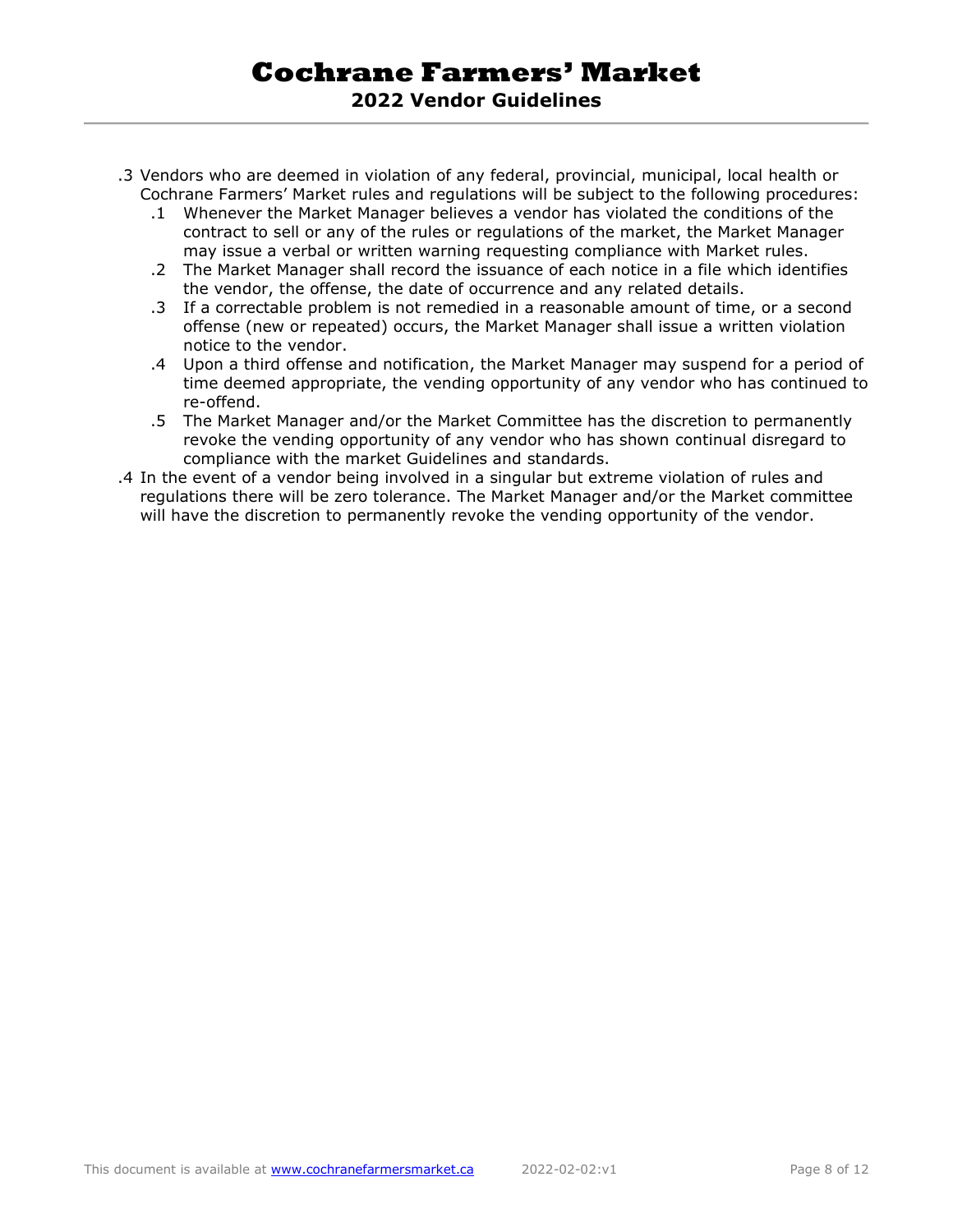## **2022 Vendor Guidelines**

### **PART C - Advertising, Promotion and Social Media**

#### **1 Consent**

- .1 In compliance with the Personal Information Protection Act, by signing the vendor application Vendors give consent to the Cochrane Farmers' Market for the following:
	- to disclose the Vendor's Name, Company Name, and contact information, to those persons inquiring about their product(s).
	- to be added to vendor email or e-news distribution lists for vendor-specific information and updates
- .2 The Cochrane Farmers' Market will not share vendor distribution lists with other organizations, mail lists, or markets.

#### **2 Website**

- .1 All vendors will be listed on the Cochrane Farmers' Market website. Unless otherwise requested in writing the vendor's name, company name, brief description of products, website and/or social media links, and contact information will be included.
- .2 Vendors wishing to restrict contact information provided on the website are responsible to inform the Cochrane Farmers' Market in writing of the request.
- .3 Website: [http://www.cochranefarmersmarket.ca](http://www.cochranefarmersmarket.ca/)

#### **1 Social Media**

- .1 The Cochrane Farmers' Market shares information about the market with
	- Facebook Page Cochrane Farmers Market
	- Facebook Group Cochrane Farmers Market Group
	- Twitter @cochranefarmers
	- Instagram @cochranefarmers
- .2 Vendors are encouraged to share posts and tweet about the Cochrane Farmers' Market. Hashtags: #CochraneFarmers #CochraneAB #shoplocal #food #ABFarmersmarkets
- .3 Pictures of the market will be shared on social media during the season. Product photographs taken at the market will be randomly selected for use on social media.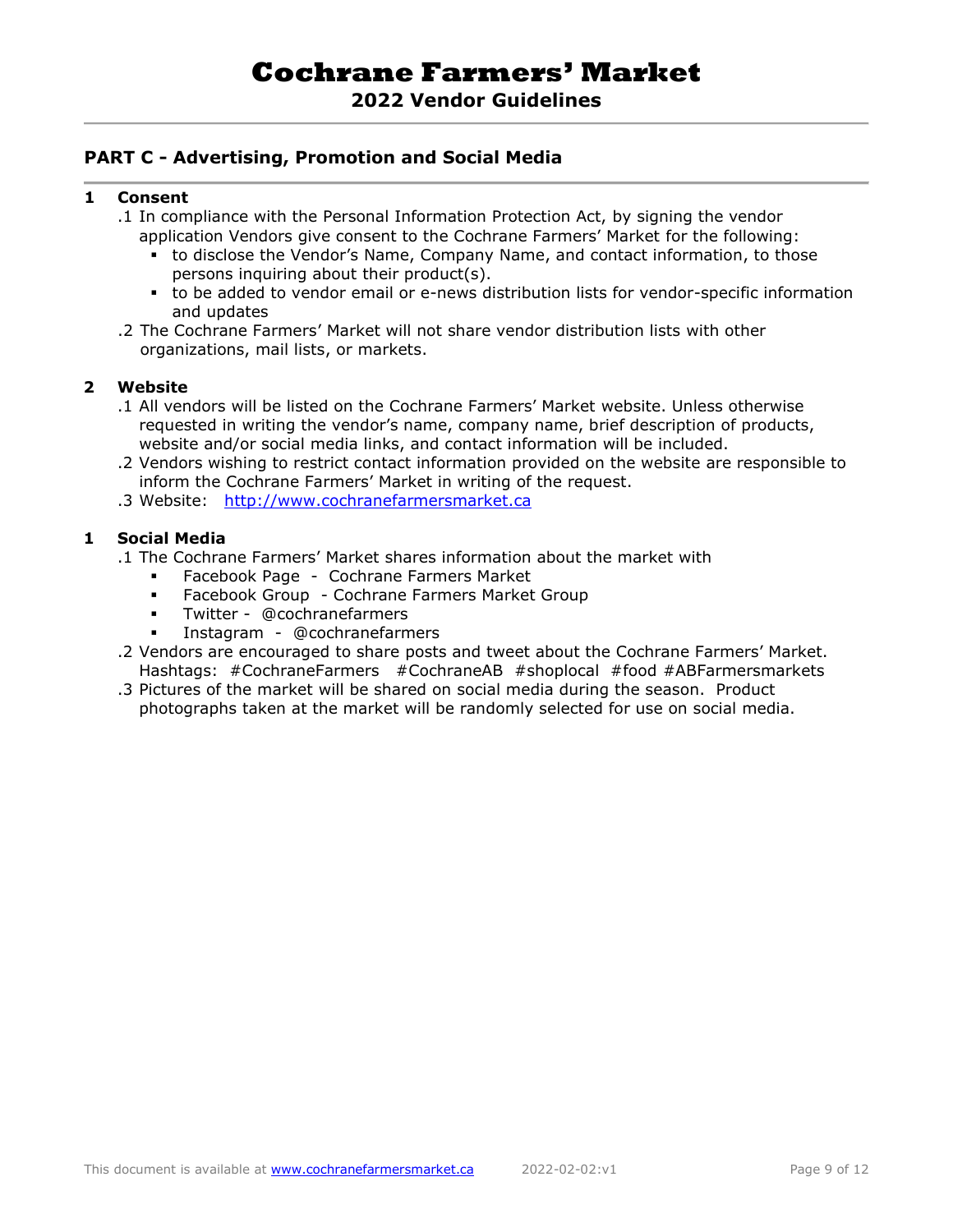## **PART D - Conditions Specific to Outdoor Markets at SLS Family Sports Centre**

*(The following are guidelines for the Market site setup. The Cochrane Farmers' Market works in collaboration with the SLS Family Sports Centre to ensure safe and respectful use of the site.)*

#### **1 Location**

- .1 SLS Family Sports Centre is located at 800 Griffin Road East in Cochrane.
- .2 The market is set up in the parking lots on the east side of the facility.

#### **2 Vehicle Restrictions**

.1 Large vehicles or trailers may not be allowed within the market area adjacent to stall. Vendors are responsible to advise the market manager if their vehicle is oversize. Large vehicles or trailers will be parked in areas adjacent to the main market zone.

#### **3 Vendor Stalls**

- .1 Most stalls have space for vendor vehicle adjacent to canopy.
- .2 This site can be very windy; bring adequate weights to hold down your canopies (40lbs/leg is recommended). If you do not have sufficient weights you will be asked to take down your canopy if windy conditions exist or are forecast during the market hours.
- .3 Vendors will not have access to facility amenities. Portable toilets and hand-wash stations will be provided adjacent to the main market for vendor use.

#### **4 Schematic Market Layout**

- .1 Main Market: vendor stalls are located in every third parking stall. Market zone is defined to manage customer numbers with designated entry and exits. Temporary toilets located close to building.
- .2 Drive Thru Zone: area for contactless pickup of prepaid orders.
- .3 NW Parking Lot may be utilized for additional vendors as indicated or other purposes as may be determined throughout the season.

#### **5 Site Restrictions**

.1 In accordance with Town of Cochrane Bylaw 09/2017 smoking is NOT ALLOWED anywhere on the property of this public recreation facility site, anyone wishing to smoke must be completely off the property.

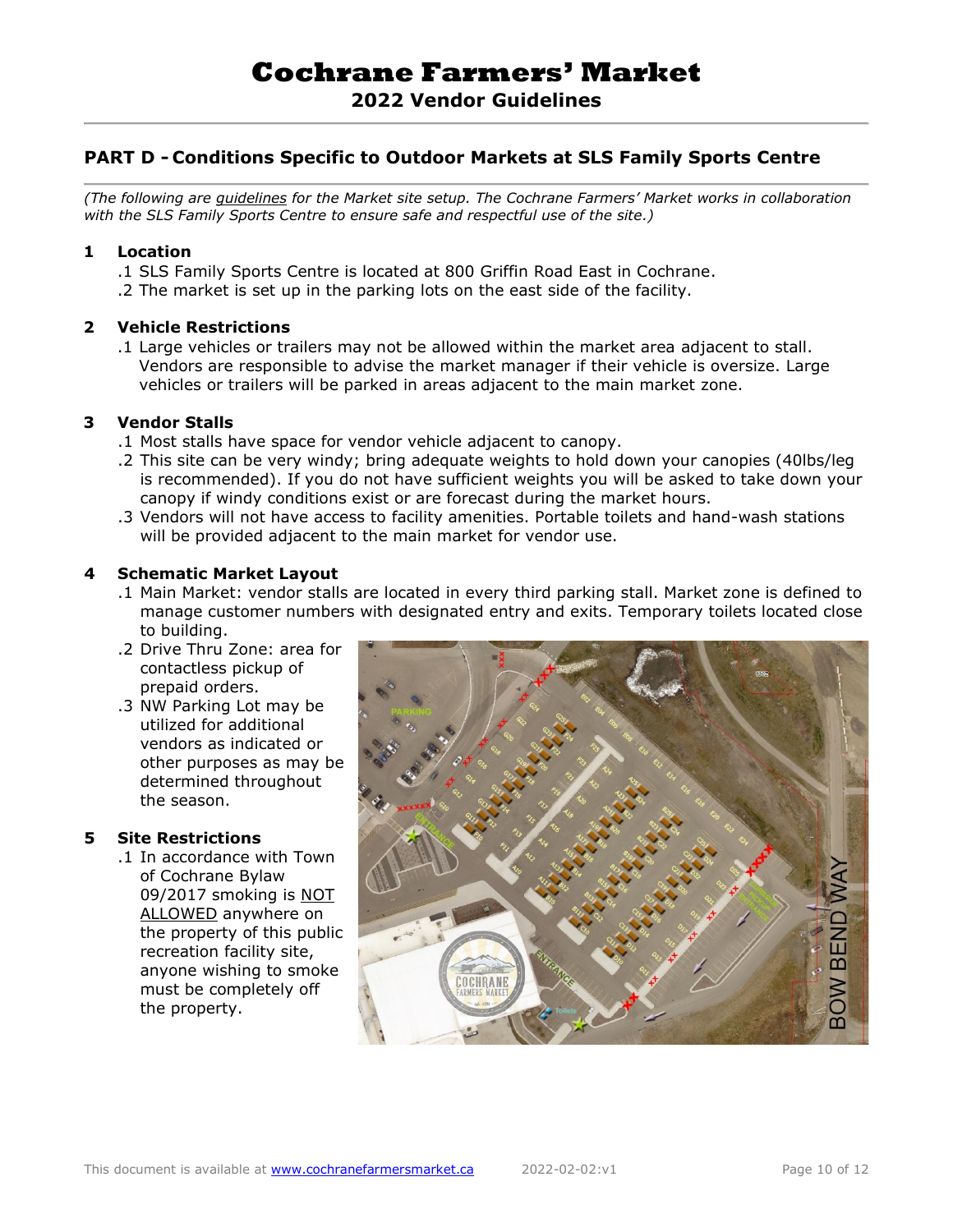# **2022 Vendor Guidelines**

## **PART E - Conditions Specific to Indoor Markets at SLS Family Sports Centre**

#### **1 Setup / Take Down**

- .1 All vendors must be present and set up **prior to market opening time**. Vendors will be provided with setup times in advance of the market date; vendors are invited to arrive and start set up at the times provided.
- .2 Vendors ARE NOT permitted to vacate or dismantle their space until close of market. In respect for customers and fellow vendors, all registered vendors must be present for the complete duration of the market. NO Exceptions. Vendors are responsible to remove all belongings and garbage from their space at market end.

#### **2 Layout**

- .1 Market layout will be provided with vendor information packages specific to the market.
- .2 Vendors are assigned a stall by the Market organizers, taking into consideration, where possible, vendors' preferences and appropriate vendor grouping. Please note that the placement of vendors is entirely at the discretion of the market organizers.

#### **3 Tables / Display**

.1 Vendors are requested to supply their own tables, linen, displays, etc. and chairs.

#### **4 Space:**

.1 Vendors are responsible to keep floors clean and safe for shoppers by minimizing the snow and mud tracked in. Please use care when setting up display materials; nails, pins, screws, etc are not permitted on the walls. You may use removable tapes but ensure that all tape and residue is removed when you leave. No portion of your display may protrude into the aisle or extend beyond the floor space allocated.

#### **5 Parking**

.1 Vendors may utilize the unloading zones outside of the designated vendor entrances. Vehicle will be moved to designated areas of the parking lot as soon as unloaded so that there is space for other vendors.

#### **6 Food and Drink:**

- .1 There are permanent concessions operating within SLSFSC. The concessions will be open during the market, offering a full menu - beverages, soup, sandwiches, burgers, etc. for vendors and customers.
- .2 **Important Note:** facility restrictions prevent vendors from selling hot, ready-to-eat items or beverages without prior approval from the market organizers. Only approved food items are to be sold and all food items for sale must be pre-packaged in such quantities as to be solely intended for take home consumption.

#### **7 Power:**

.1 Vendors with powered booths must provide their own extension cords. Tape cords to the floor to avoid tripping hazards. Minimize power consumption and the possibility of overloading breakers by utilizing power ONLY when needed. Vendors will be sharing breakers; low energy bulbs are recommended; you will be requested to turn off lamps with incandescent bulbs or other extraneous items if breakers are continually tripping.